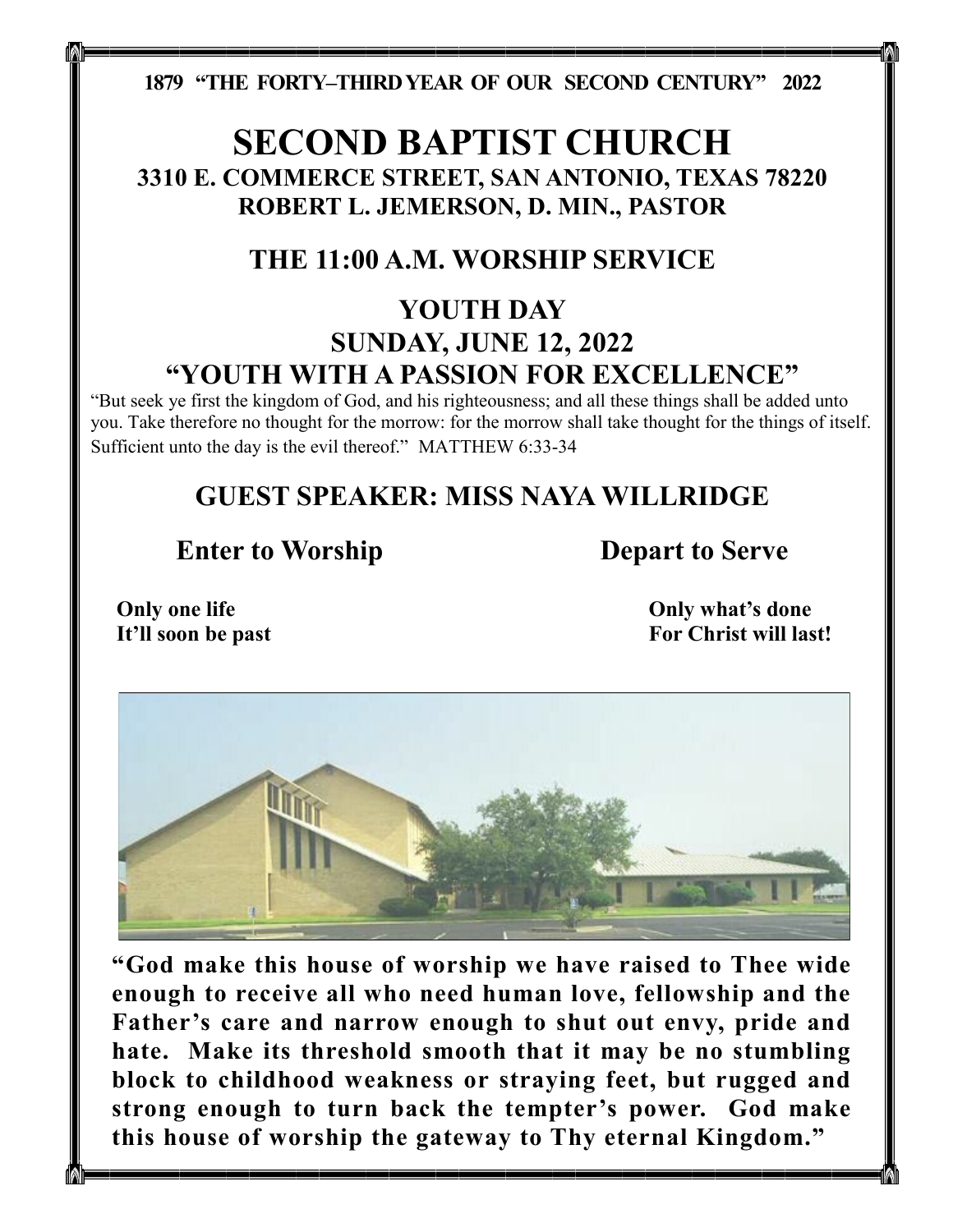## **SUNDAY, JUNE 12, 2022 THE 11:00 A.M. WORSHIP SERVICE**

**The Preparation for Worship** "Remember now thy Creator in the days of thy youth, while the evil days come not, nor the years draw nigh, when thou shalt say, I have no pleasure in them; While the sun, or the light, or the moon, or the stars, be not darkened, nor the clouds return after the rain:" Ecclesiastes 12:1-2

| <b>The Prelude</b>                                                                                   | "Total Praise"                                                                                                           | Mrs. LaFaye Duren, Organist |  |
|------------------------------------------------------------------------------------------------------|--------------------------------------------------------------------------------------------------------------------------|-----------------------------|--|
|                                                                                                      | The Welcome, The Call To Worship, The Invocation                                                                         | <b>Wheatley Olison</b>      |  |
|                                                                                                      | <b>The Choral Readers</b> Introduction: <b>Nalaniya Wilson</b> - 1 Peter 2:9; <b>Wheatley Olison</b> - Deuteronomy 31:6; |                             |  |
| Niyara Wilson - 2 Timothy 2:22; Traevonte Bean - Philippians 4:13; Marius Bonds - Philippians 4:6-7; |                                                                                                                          |                             |  |
| <b>Unison</b> - 1 Timothy $4:12$                                                                     |                                                                                                                          |                             |  |
|                                                                                                      |                                                                                                                          |                             |  |

#### **WORSHIP IN PRAISE**

\*The Opening Hymn of Praise "Jesus Loves Me" Mrs. Cristal Smith-Byrd, Leader Jesus loves me! This I know, For the Bible Tells me so. Little ones to Him belong; They are weak, but He is strong. **Refrain: Yes, Jesus loves me! Yes Jesus loves me! Yes, Jesus loves me! The Bible tells me so.** Jesus loves me! He will stay Close beside me on my way. He's prepared a home for me, And someday His face I'll see. Refrain: Yes, Jesus loves me! Yes Jesus loves me! Yes, Jesus loves me! The Bible tells me so

*\*The Gloria Patri* Glory be to the Father and to the Son and to the Holy Ghost, As it was in the Beginning is now and ever shall be world with out end. Amen, Amen.

#### **WORSHIP IN MEDITATION**

| The Silent Meditation and The Morning Prayer            |                                                   | Marius Bonds                                                                                                                                                |  |
|---------------------------------------------------------|---------------------------------------------------|-------------------------------------------------------------------------------------------------------------------------------------------------------------|--|
| <b>Youth Awards Presentation</b>                        |                                                   | Mrs. Sandra Gunter                                                                                                                                          |  |
| <b>Deacon Robert A. Carter Scholarship Presentation</b> |                                                   | Deacon Thomas Washington                                                                                                                                    |  |
| <b>The Praise Dance</b>                                 |                                                   | Madison McDay                                                                                                                                               |  |
|                                                         | <b>WORSHIP IN GIVING</b>                          |                                                                                                                                                             |  |
| The Offertory Sentence and Prayer                       |                                                   | Torie Williams<br>Sebastian Pope                                                                                                                            |  |
| The Offertory Music and Offering                        |                                                   | Mrs. LaFaye Duren, Organist                                                                                                                                 |  |
| <b>*THE DOXOLOGY</b>                                    |                                                   | Praise God from whom all blessings flow; Praise Him all creatures here below;<br>Praise Him above ye heavenly host; Praise Father, Son and Holy Ghost. Amen |  |
|                                                         | <b>WORSHIP IN PROCLAMATION</b>                    |                                                                                                                                                             |  |
| <b>The Music of Preparation</b>                         | "Every Praise"                                    | Nilaniya and Niyara Wilson, Duet                                                                                                                            |  |
| <b>Introduction of Speaker</b>                          |                                                   | Malia Ellis-Beverly                                                                                                                                         |  |
| <b>Guest Speaker</b>                                    |                                                   | Miss Naya Rachelle Willridge                                                                                                                                |  |
| The Invitation to Discipleship                          | "I Surrender All"                                 | Jayda Ennis, Soloist                                                                                                                                        |  |
| <b>Benediction</b>                                      |                                                   | Rev. Robert L. Jemerson, Sr.                                                                                                                                |  |
| <b>The Postlude</b>                                     | "Lord, Dismiss Us With Thy Blessing" arr. Brunner | Mrs. LaFaye Duren, Organist                                                                                                                                 |  |
| <i><b>*Please Stand</b></i>                             |                                                   |                                                                                                                                                             |  |

#### **CHURCH QUARTERLY MEETING**

**The Church Quarterly Meeting and Family Dinner will be held June 27, 2022, 6:00 p.m. - 8:00 p.m. All members are asked to attend.**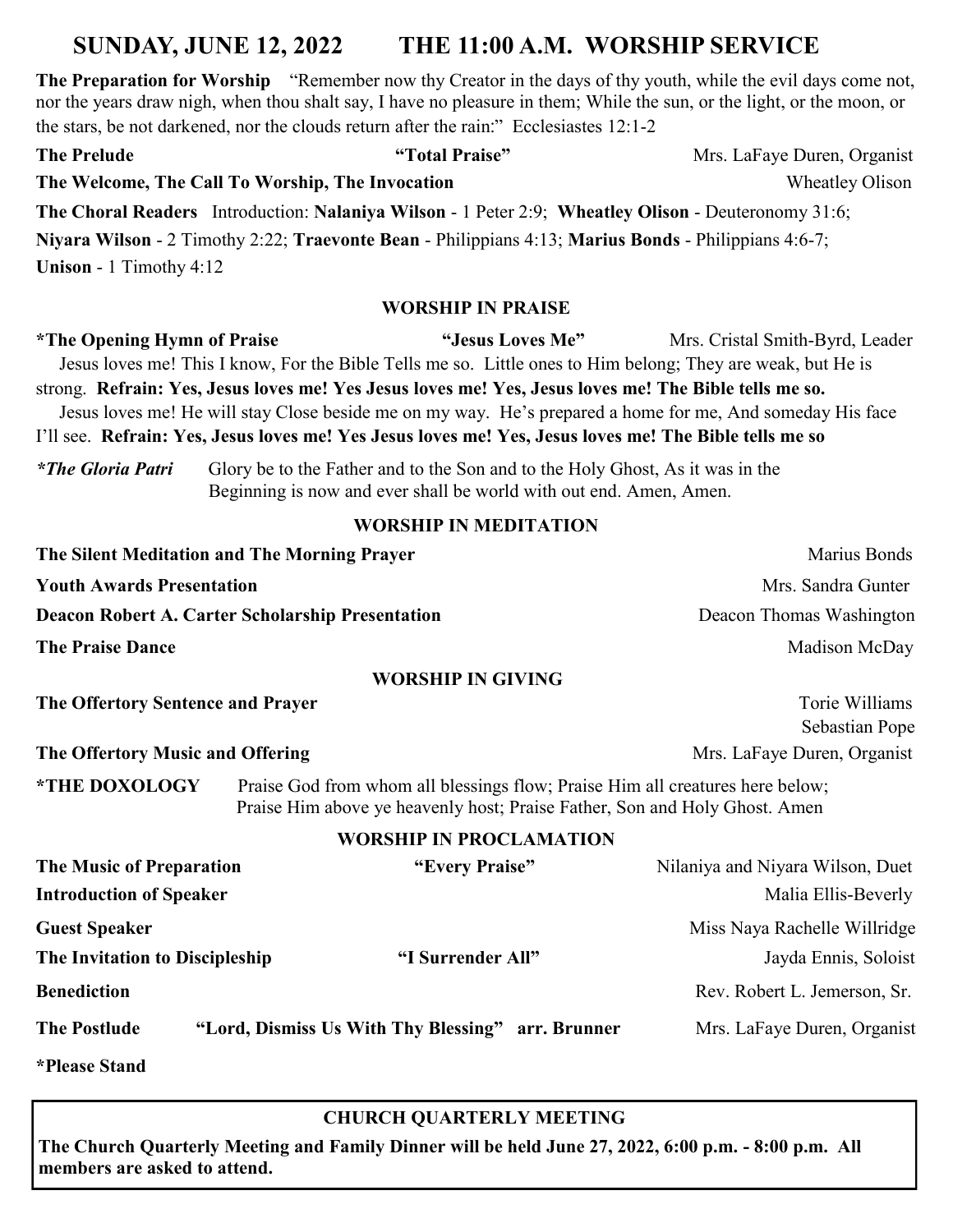## **Naya Rachelle Willridge, BS, MA Guest Speaker**

Naya Willridge was born on April 4, 1993 and is a native to San Antonio, Texas. She is a double alumna from Our Lady of the Lake University (OLLU) and holds a Bachelor's degree in Biology with a minor in Chemistry and a Master's degree in Non-Profit Management. Naya is also a proud Rough Rider of Theodore Roosevelt High School, class of 2011.



Naya joined Second Baptist Church at the age of 12 years old and served on several ministries such as; the clown ministry, youth usher board, praise dance ministry, and was the only female to serve on the Second Baptist Church mime ministry lead by the late LaTonya Ellis-Beverly.

Naya answered the call to Youth Ministry at the age of 20 by serving on the Youth in Action for Christ at Second Baptist Church. Naya continues to strengthen her service to Youth Ministry by serving at Shine Bible Fellowship Church in Houston, Texas. She is also a current student at the Opened Bible Academy founded by Dallas Theological Graduates. Naya's dream is to give youth the confidence they need to stand apart from the crowd and rise to their calling that God has for their life.

Naya is a member of Kappa Delta Chi Sorority Inc., Sigma Alpha Pi National Honor Society, Houston Northwest Texas Chamber of Commerce, and serves on the San Antonio Martin Luther King, Jr. Scholarship Committee. She has over 5 years of experience working in Undergraduate Admissions and has served on the 2021-2022 OLLU Presidential search Committee.

Naya is currently working at the Houston Campus for OLLU but will return home to San Antonio in June as the Assistant Director of Our Lady of the Lake University Graduate Admissions.

Naya is the daughter of the late John E. Willridge, Jr. and Nancy Willridge. Naya is the only child but has several adopted brothers and sisters, as well as nieces and nephews.

### **ANNOUNCEMENTS**

**SYMPATHY TO: Deacon James and Mrs. Ann Frye, Omar and Sayvon Frye, Mrs. Antron Nious, Cortney and Bria Nious and Mrs. Peggy Fuller** in the loss of Mrs. Frye and Mrs. Nious' mother, **Mrs. Norvella Lewis.** The wake service for Mrs. Lewis will be held in the **Second Baptist Church Sanctuary** on **Friday, June 17, 2022 from 5:00 p.m. - 7:00 p.m**. and the funeral service for Mrs. Lewis will be held **Saturday, June 18, 2022 at 11:00 a.m. in the Genesis Full Life Church Sanctuary, 15549 Toepperwein Road, San Antonio, Texas.**

**THANK YOU: Mr. Frankie Brown, Deacon Archie and Mrs. Terry Brown and the Brown family** would like to thank Rev. Dr. Robert L. Jemerson and their Second Baptist Church family for all the prayers, calls, cards, and expressions of sympathy in the loss of his wife, Mrs. Theresa Ann Brown. Your kindness will never be forgotten. God Bless.

**Mrs. Thi Maroney and Family send:** Rev. Jemerson and Second Baptist Church Family, we are grateful for your care, concern and support as we experienced and celebrated the home going of our husband and father, Brother Johnny T. Maroney. Asking God to bless you in return for the thoughtfulness you have shown.

### **HAPPY BIRTHDAY TO OUR MEMBERS BORN JUNE 12 - 19**

**JUNE 12** Mrs. Bernice Bailey, Trustee Virginia Pope, **JUNE 15** Mrs. Anna Galimore, Mrs. Jennifer Martin, **JUNE 17** Miss Torie Williams, **JUNE 19** Dr. Laura Banks-Reed, Miss Karen Dowden

### **YOUTH DAY USHERS**

 **Jay Crosby, Makhi Davenport, Wheatley Olison, Torie Williams**